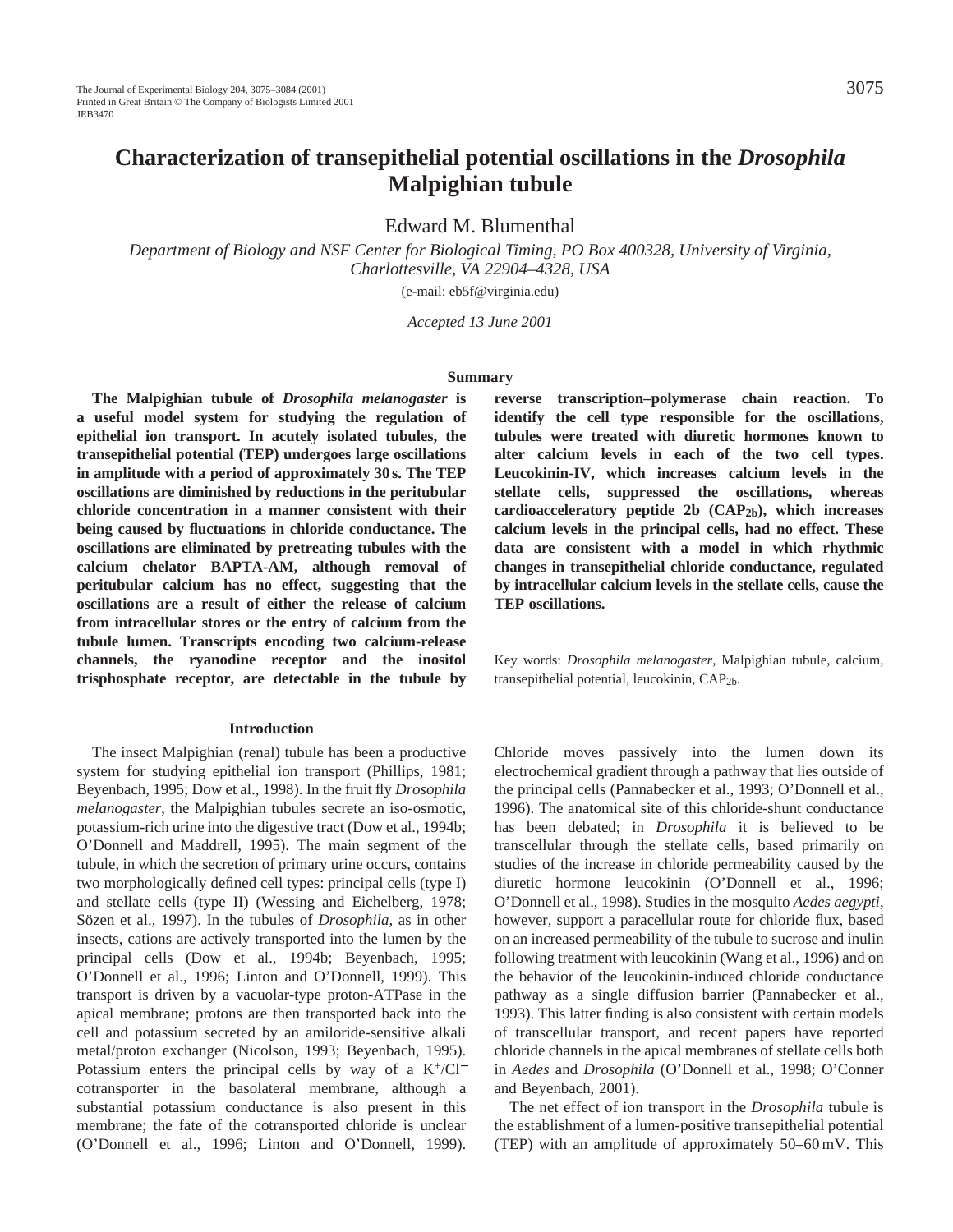TEP is not constant but undergoes large oscillations in amplitude (Davies et al., 1995). No function has yet been determined for these oscillations, but similar oscillations are seen in the tubules of other insect species, raising the possibility that they may be important for the regulation of normal ion transport (Pilcher, 1970; Morgan and Mordue, 1981; Williams and Beyenbach, 1984). A recent study in *Aedes* demonstrated that, in that species, the oscillations are the result of fluctuations in the conductance of the chlorideselective shunt (Beyenbach et al., 2000). The experiments in this paper were designed to determine whether the oscillations in the *Drosophila* tubule arise from a similar mechanism and to identify the cell type responsible for their generation.

### **Materials and methods**

### Drosophila *maintenance*

*Drosophila melanogaster* (Canton-S) were maintained on a 12 h:12 h L:D cycle at 25 °C using standard procedures (Ashburner and Roote, 2000).

### *Tubule isolation*

Posterior Malpighian tubules were dissected under dissecting saline from adults of both sexes 6–8 days posteclosion, placed in a tissue culture dish in which a 100 µl drop of 0.125 mg ml−<sup>1</sup> poly-L-lysine had been dried in order to promote adhesion of the tubule to the dish, and the solution replaced with recording medium (O'Donnell et al., 1996). The dissecting saline contained (in mmol l<sup>-1</sup>): 85 NaCl, 20 KCl, 3 CaCl<sub>2</sub>, 12 MgSO<sub>4</sub>, 7.5 NaHCO<sub>3</sub>, 4 NaH<sub>2</sub>PO<sub>4</sub>, 15 glucose, 10 Hepes, pH 6.75 [osmolality=255–270 mmol kg−<sup>1</sup> as measured with a vapor pressure osmometer (Wescor, Logan, UT, USA)]. In most experiments, the recording medium consisted of a 1:1 mixture of Schneider's *Drosophila* Medium (Life Technologies, Rockville, MD, USA) and a 'diluting saline' containing 36 NaCl, 21 KCl, 15 MgCl<sub>2</sub>, 5 CaCl<sub>2</sub>, 4.8 NaHCO<sub>3</sub>, 2 NaH<sub>2</sub>PO<sub>4</sub>, 11.1 glucose, 15 Hepes, pH 6.75. The osmolality of this solution was  $255-270$  mmol kg<sup>-1</sup>. For the experiment involving removal of external calcium, the recording medium consisted of dissecting saline (either with or without CaCl<sub>2</sub>) containing  $0.5 \text{ mmol } 1^{-1}$  L-tyrosine. Tyrosine is required in the recording solution for TEP oscillations (E. Blumenthal, manuscript in preparation); it is present in Schneider's medium, but must be added when recordings are conducted in saline alone. For the barium experiment, the recording medium consisted of dissecting saline (including  $0.5 \text{ mmol } l^{-1}$  L-tyrosine) in which the MgSO4 was replaced with MgCl2. For the chloride replacement experiment, the recording media consisted of various mixtures of dissecting saline and a saline containing 85 mmol l−<sup>1</sup> sodium isethionate, 10 mmol l−<sup>1</sup> K2SO4 and 3 mmol l<sup>-1</sup> CaSO<sub>4</sub> instead of NaCl, KCl and CaCl<sub>2</sub>, respectively. All of the resulting low-chloride salines also contained 0.5 mmol l−<sup>1</sup> L-tyrosine. Experiments were conducted within 2 h of tubule dissection.

For BAPTA loading, tubules were incubated for 1 h at room temperature in standard recording medium containing 100 µmol l−<sup>1</sup> BAPTA-AM (Molecular Probes, Eugene, OR, USA), 0.04 % Pluronic F-127 (Molecular Probes) and 0.2 % dimethyl sulfoxide (DMSO). Control tubules were incubated in medium containing Pluronic F-127 and DMSO only. Pluronic F-127 was included to increase the solubility of the BAPTA-AM.

### *Recording*

The tubule lumen and principal cells were impaled with a sharp electrode (*R*>35 MΩ) pulled from theta-glass (Sutter Instruments, Novato, CA, USA) and filled with 3 mol l−<sup>1</sup> KCl. Potentials were amplified (Axopatch 200B, Axon Instruments, Foster City, CA, USA), digitized at 100 Hz and stored online. Recording and analysis was conducted using pClamp and Axoscope software (Axon Instruments). The peritubular bath was continuously perfused during recording.

Drugs were applied to and removed from the tubules during recording by switching perfusion lines; drugs used were niflumic acid (NA) (Sigma, St. Louis, MO, USA), 5-nitro-2- (3-phenylpropylamino)benzoic acid (NPPB) (Calbiochem, La Jolla, CA, USA), 4,4′-diisothiocyanostilbene-2,2′-disulfonic acid (DIDS) (Calbiochem), diphenylamine-2-carboxylic acid (DPC) (Fluka, Milwaukee, WI, USA), dantrolene (Calbiochem), 2-aminoethoxy-diphenylborate (2-APB) (Calbiochem), Xestospongin C (Calbiochem), 3,4,5 trimethyloxybenzoic acid 8-(diethylamino)octyl ester (TMB-8) (Calbiochem), ryanodine (Calbiochem), leucokinin IV (Bachem, King of Prussia, PA, USA) and CAP2b (gift of Dr Nathan Tublitz, University of Oregon).

#### *Data analysis*

Because of the complex waveform of most of the TEP records, it is difficult to measure the amplitude of individual oscillations. As an alternative, I used the coefficient of variation of the TEP as a measure of overall variability. The TEP coefficient of variation was calculated as the standard deviation of the TEP divided by the mean. In most cases, the coefficient of variation was calculated for the entire record. For the BAPTA-loading experiment, each trace was divided into non-overlapping 20 s segments and the coefficient of variation was calculated for each segment. These values were averaged to give a value for the entire trace.

For period analysis, individual TEP records were decimated tenfold and subjected to fast Fourier transform non-linear leastsquares analysis (Straume et al., 1991). This analysis reduces each record to a series of rhythmic components and returns an amplitude, period and relative uncertainty of the amplitude for each component. For each record, components with an amplitude of <1 mV were discarded, as were those components with periods longer than half of the length of the record. The average period of each record was then calculated by taking a weighted average of the periods of the remaining components, using the inverse square of the amplitude uncertainty as the weighting factor.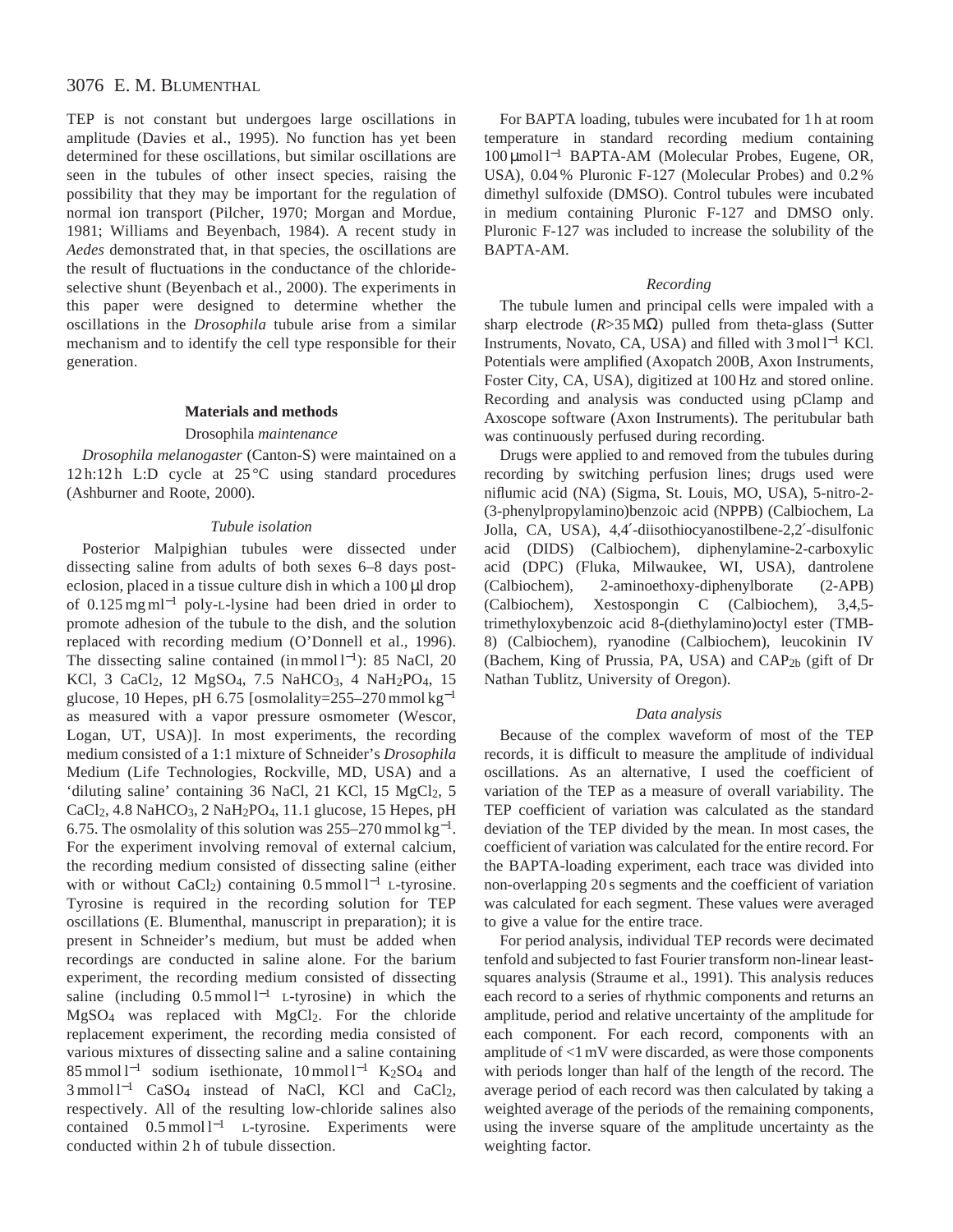### *Reverse transcriptase–polymerase chain reaction*

For whole fly cDNA, RNA was isolated from adult female flies using Trizol reagent (Life Technologies, Rockville, MD, USA) and cDNA was synthesized using the Superscript Preamplification System (Life Technologies). For tubulespecific cDNA, anterior and posterior tubules were dissected from young adult female flies, and RNA was isolated using the RNAqueous-4PCR kit (Ambion, Austin, TX, USA). The RNA was resuspended in 20 µl of water, divided between two tubes, and cDNA synthesized as above. Reverse transcriptase (RT) was added to only one of the tubes, with the other serving as a control for genomic DNA contamination. Gene-specific fragments were amplified from approximately one fly's worth of cDNA by 35 cycles of polymerase chain reaction (PCR) using standard procedures and the components of the Advantage cDNA PCR kit (Clontech, Palo Alto, CA, USA). Primer sequences were: for the ryanodine receptor, TCACTGAAGTCATCCAGGGTCC and AGGAGCACA-GCCAGGTTGAAAC, and for the inositol trisphophate receptor, CACTGCCCAAATAGAGATTGTTCG and TT-GCTCCTCAAAGTCCACGCTG.

### **Results**

I used sharp electrode recording to measure the TEP of Malpighian tubules acutely isolated from adult *Drosophila*. As has been reported by others (Davies et al., 1995), the tubule exhibits a lumen-positive TEP that undergoes dramatic oscillations in amplitude (Fig. 1). These oscillations are present in almost all tubules and persist for the duration of a recording, which can last for tens of minutes. In some recordings, the oscillations are nearly sinusoidal, while in others they are much more complex and appear to be composed of many components. The average period of the oscillations was  $36\pm3$  s ( $N=12$  tubules, mean  $\pm$  s.e.m.), as determined by fast Fourier transform analysis (see Materials and methods).

Although oscillations were seen in the TEP of virtually all tubules tested, intracellular recordings from principal cells did



not reveal any oscillations in the basolateral membrane potential  $(V_{bl})$  of these cells, in contrast to the clear  $V_{bl}$ oscillations seen in *Aedes* (Beyenbach et al., 2000). This observation would appear to violate Kirchhoff's laws; a voltage oscillation across the entire tubule wall should affect the potential drop across each individual membrane. Such a contradiction has also been raised with regard to the response of the *Drosophila* tubule to leucokinin, as the large depolarization in the TEP is not accompanied by a change in *V*bl of the principal cells (Beyenbach et al., 2000). One possible explanation for these observations is that the fractional resistance of the principal cell basolateral membrane (*fR*b) could be extremely low as a result of a low basolateral input resistance and a high apical input resistance. This situation would result in the voltage response to a transepithelial current occurring predominantly at the apical membrane (see Pannabecker et al., 1992; Weltens et al., 1992, for a more detailed discussion of this topic). To test this possibility, tubules were treated with barium, which has been shown to block a potassium conductance in the principal cell basolateral membrane and should therefore increase  $fR_b$  (O'Donnell et al., 1996). As shown in Fig. 2, application of 3 mmol l−<sup>1</sup> BaCl2 rapidly hyperpolarizes  $V_{bl}$  (from  $-48.3 \pm 1.5 \text{ mV}$  to –63.3±1.0 mV, *P*<0.05 by paired *t*-test, *N*=3 tubules) and causes the membrane potential to oscillate with a pattern similar to that seen in the TEP (the coefficient of variation increased from 0.016±0.002 to 0.037±0.003, *P*<0.01 by paired *t*-test, *N*=3 tubules). A barium-induced hyperpolarization of *V*bl has been reported in both *Aedes* and the forest ant *Formica polyctena* and is the result of an increased polarizing effect of the apical proton pump on  $V_{bl}$  (Weltens et al., 1992; Masia et al., 2000). The behavior of the *Formica* tubule in particular is similar to *Drosophila*: in both species,  $V_{bl}$  is dominated by a high potassium conductance and is at or very near the Nernst equilibrium potential for potassium,  $E<sub>K</sub>$  (Weltens et al., 1992; O'Donnell et al., 1996). The addition of barium increases *fR*b and makes  $V_{bl}$  more sensitive to electrical events at the apical membrane, most notably the hyperpolarizing drive of the



Fig. 1. Representative recording from a Malpighian tubule showing transepithelial potential (TEP) oscillations. At the beginning of the trace, the electrode is in the bath. The negative deflection reflects the potential across the basolateral membrane of a principal cell as the electrode enters the cell; as the electrode is advanced into the lumen of the tubule, the recorded potential becomes positive. At the end of the trace, the electrode is withdrawn into the bath again.

Fig. 2. Effect of  $Ba^{2+}$  on principal cell basolateral membrane potential. The electrode is positioned inside a principal cell. Application of 3 mmol l−<sup>1</sup> BaCl2 for the duration indicated by the bar results in a hyperpolarization of  $V_{bl}$  and the appearance of voltage oscillations. Similar results were seen in two additional tubules.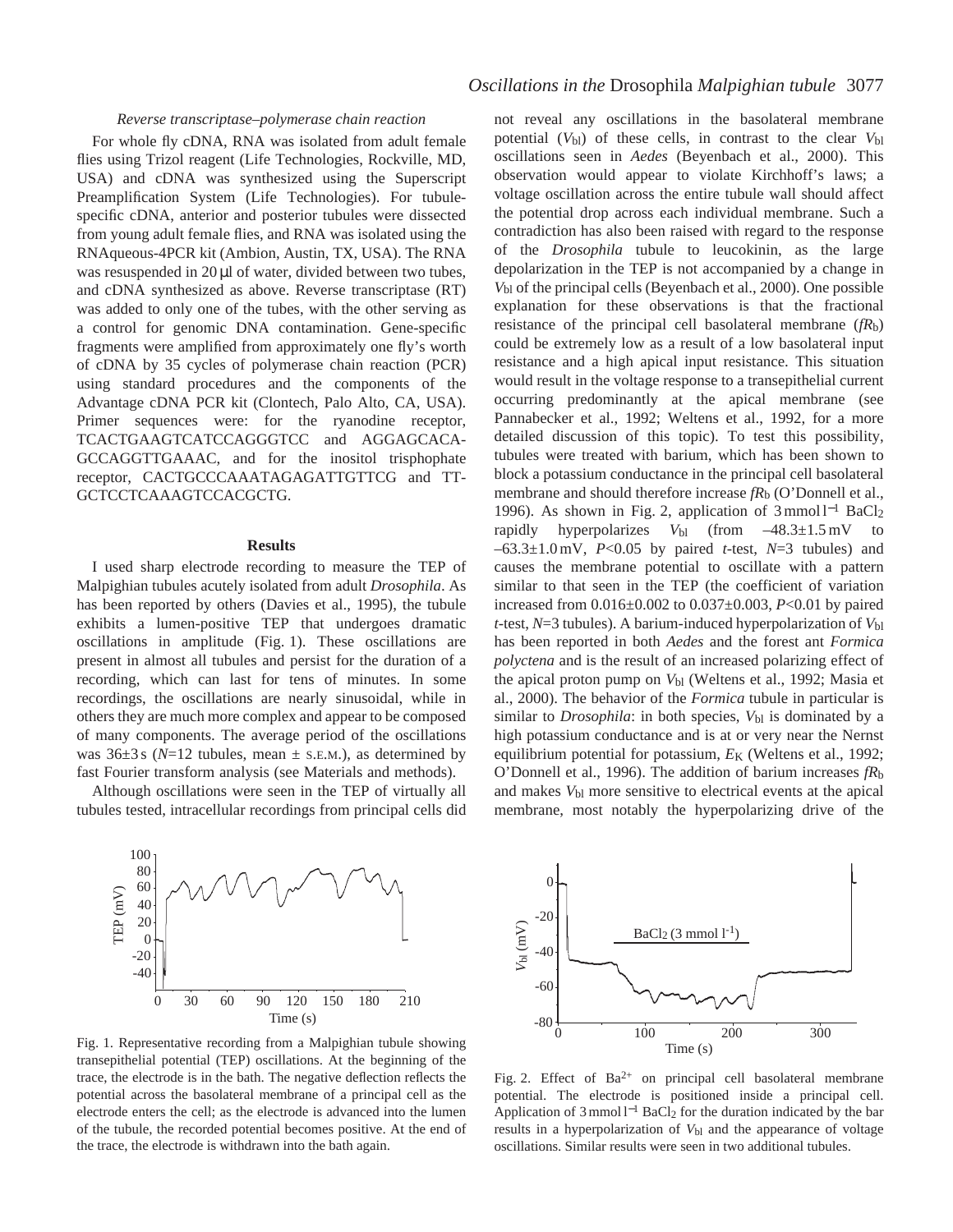ATPase, resulting in a hyperpolarization of  $V_{bl}$ . The increase in  $fR_b$  also explains the appearance of the oscillations in  $V_{bl}$ , which is no longer dominated by the potassium diffusion potential and will now reflect oscillations in the total transepithelial current.

The TEP oscillations in *Aedes* have been shown to result from oscillations in chloride conductance (Beyenbach et al., 2000). To determine if the same is true in *Drosophila*, I



Fig. 3. Dependence of TEP oscillations on [Cl−]p. Eight tubules were exposed to varying concentrations of  $Cl^-$  (in mmol  $l^{-1}$ ; indicated at top of panels) in the peritubular bath; seven of these tubules exhibited TEP oscillations. In one tubule (A), the oscillations disappeared at 55.5 mmol l<sup>-1</sup> Cl<sup>−</sup> and reappeared as [Cl<sup>−</sup>]<sub>p</sub> was reduced further. In the six other tubules, the amplitude of the oscillations decreased as [Cl−]p decreased (B). (C) Averaged data from the latter six tubules only. Values are means  $\pm$  s.E.M.

examined the dependence of the oscillations on the peritubular chloride concentration ( $\text{[Cl}^{-}\text{I}_p$ ). Oscillations were observed in seven of eight tubules tested, and in all seven of these tubules, reducing  $[Cl^-]_p$  from the control concentration of 111 mmol  $l^{-1}$ by replacement with isethionate affected the magnitude of the oscillations. In one tubule (Fig. 3A), the oscillations disappeared upon reduction of  $[Cl^-]_p$  to 55.5 mmol  $l^{-1}$  and then resumed upon further reduction; at low [Cl−]p, the polarity of the oscillations appears to have reversed from depolarizing to hyperpolarizing, although this is difficult to assess quantitatively due to their complex waveform. In the six remaining tubules, the magnitude of the oscillations decreased monotonically as [Cl−]p was reduced from 111 mmol l−<sup>1</sup> to 11.1 mmol l−<sup>1</sup> but did not reverse (Fig. 3B,C). The dependence of the TEP oscillations on [Cl−]p is similar to that seen in *Aedes* and is the expected result if they are caused by fluctuations in chloride conductance. Because chloride transport across the tubule is passive, the change in TEP resulting from a given increase in transepithelial chloride conductance, all else being equal, will depend only on the driving force for chloride, which is the difference between the TEP and the transepithelial chloride equilibrium potential (*E*<sub>Cl</sub>). *E*<sub>Cl</sub>, in turn, depends on both  $\left[\text{Cl}^-\right]_p$  and the luminal chloride concentration  $\left[\text{Cl}^-\right]_l$ . As [Cl−]p is decreased, *E*Cl should become more positive relative to the peritubular bath, reducing the driving force for chloride diffusion and thus the magnitude of the voltage oscillations, as is observed. The heterogeneity in the response among different tubules is not unexpected given the many uncontrolled factors that determine the value of [Cl−]p at which a chloride-selective current would be expected to reverse. The TEP varies substantially among tubules; indeed, the tubule shown in Fig. 3A had the lowest TEP of the seven tested. In addition, [Cl<sup>−</sup>]<sub>l</sub> would be expected to decrease along with  $[Cl^-]_p$  as less chloride is available to enter the lumen (Beyenbach et al., 2000); the precise dependence of  $[Cl^-]_1$  on  $[Cl^-]_p$  is likely to be complex and determined by the magnitude and selectivity of the total anion permeability of each particular tubule.

It has previously been reported that the treatment of *Drosophila* tubules with chloride channel blockers eliminates fluid secretion, suggesting that ion channels are responsible for the movement of all of the chloride across the *Drosophila* tubule (O'Donnell et al., 1998). Given this result, one would expect that these blockers would also eliminate the TEP oscillations. As shown in Fig. 4, application of the chloride channel antagonist DPC rapidly and reversibly depolarizes the TEP. A similar depolarization was seen with two additional drugs (Table 1), although the speed of the depolarization and the degree of reversibility differed slightly among the various agents. The concentrations of channel blockers used in this study were the same as or lower than those previously shown to block fluid secretion (O'Donnell et al., 1998). Lower concentrations of each drug either had no effect or caused a less severe depolarization; at no concentration did any of these blockers eliminate the TEP oscillations without also depolarizing the tubule (data not shown). A fourth, structurally unrelated channel blocker, DIDS, caused a slow depolarization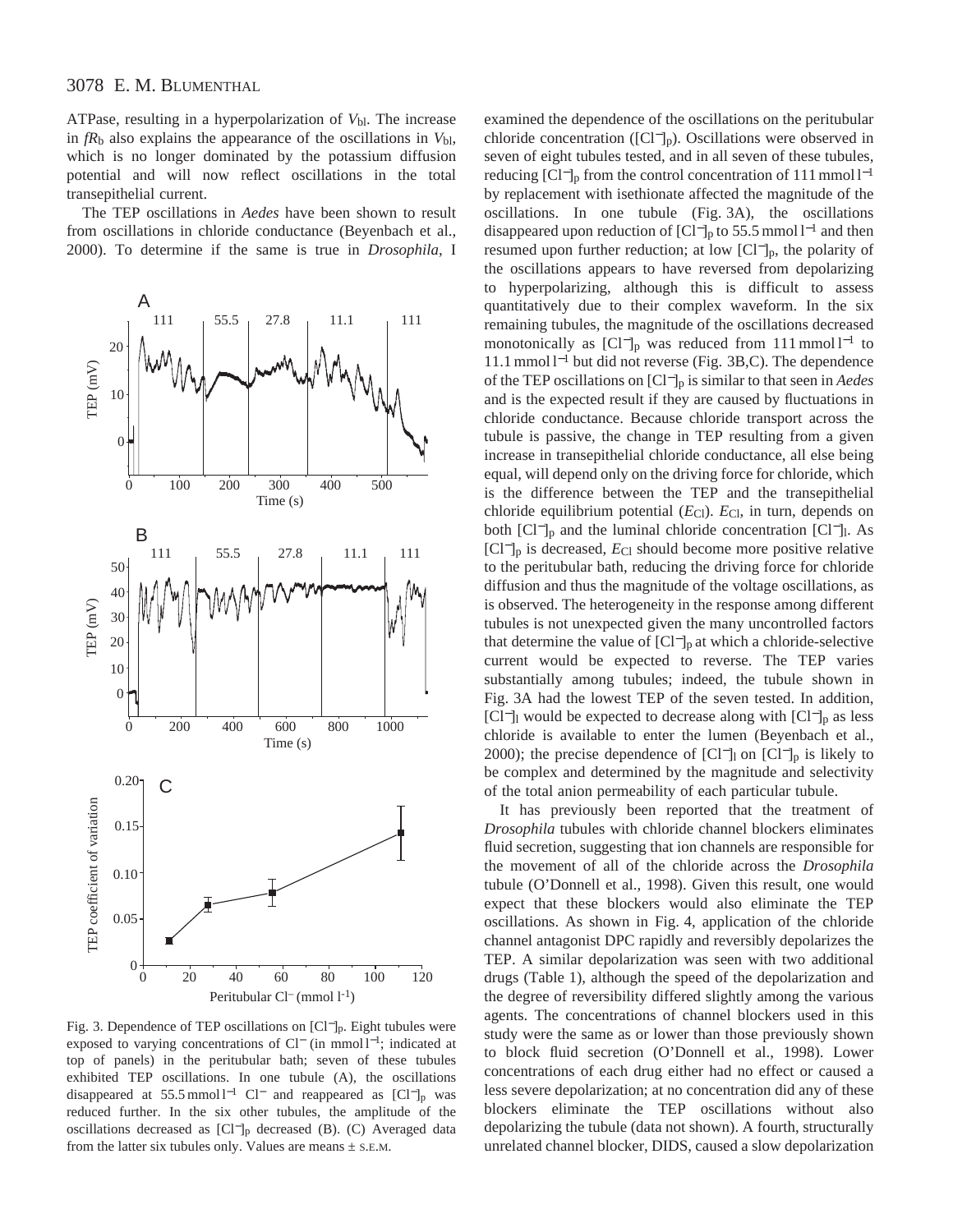

Fig. 4. Effect of DPC on tubule electrophysiology. Application of 250 µmol l<sup>-1</sup> DPC (bar) rapidly depolarizes the TEP, which recovers upon washout of the drug. Similar results were seen in four additional tubules (see Table 1).

of the TEP. Short-term (6–8 min) treatment of tubules with 300 µmol l−<sup>1</sup> DIDS had no consistent effect on the TEP (*N*=4, data not shown). However, tubules that had been incubated in 100 µmol l−<sup>1</sup> DIDS for 50–84 min were profoundly depolarized. Of nine tubules tested, three did not show a lumen-positive TEP in either branch of the tubule, three showed a positive TEP in only one branch, and three showed a positive TEP in both branches. The average TEP for the nine branches showing a positive TEP was only 12.6±2.2 mV. Long-term exposure to lower concentrations of DIDS had no consistent effect on the TEP (data not shown). The depolarization caused by all of these channel antagonists is not consistent with a simple blockade of chloride channels, which would be expected to hyperpolarize the TEP, and most likely results from the inhibition of some other transporter. Indeed, a sodium-dependent anion exchanger has recently been cloned from *Drosophila* and shown to be inhibited by carboxylate chloride channel blockers and DIDS (Romero et al., 2000).

Membrane potential oscillations with a period similar to those seen in the tubule have been reported in several different types of non-excitable cell. In many cases, these oscillations have been shown to result from oscillations in intracellular free

## *Oscillations in the* Drosophila *Malpighian tubule* 3079

calcium levels that affect the membrane potential through the rhythmic activation of calcium-dependent ion channels (Yada et al., 1986; Westphale et al., 1992; Ritter et al., 1993). To test the role of intracellular calcium in the TEP oscillations, tubules were loaded with the calcium chelator BAPTA-AM, which will buffer any increases in intracellular calcium and has been shown previously to block calcium-dependent signaling in this preparation (O'Donnell et al., 1996). As shown in Fig. 5, there is a clear difference between the electrical behavior of control and BAPTA-loaded tubules. The oscillations seen in all of the control traces are not present in the BAPTA-treated tubules; although the treated tubules do sometimes exhibit large drops in TEP amplitude, this is probably due to an increased susceptibility of these tubules to damage from electrode impalement and does not resemble the oscillations seen in controls. The effect of BAPTA on the TEP is most clearly seen by dividing each trace into 20-second increments and calculating the coefficient of variation of these segments (Fig. 5C). The elimination of oscillations is not due to general toxicity as the average TEP amplitude is not reduced by BAPTA treatment (control TEP: 42.4±4.8 mV, *N*=6 tubules; BAPTA-treated TEP: 38.0±2.9 mV, *N*=6, *P*>0.45 by unpaired *t*-test). These results suggest that a rise in intracellular calcium levels is necessary for the TEP oscillations but do not identify the cell type in which such changes occur.

Although changes in intracellular calcium appear to be necessary for TEP oscillations, peritubular calcium is not required. Fig. 6 illustrates that acute treatment of tubules with nominally calcium-free medium does not affect their electrical behavior. Removal of peritubular calcium did not affect the average amplitude of the TEP (from 33.6±3.0 mV in the presence of calcium to 32.5±2.7 mV in 0 calcium, *N*=8 tubules, *P*>0.7 by paired *t*-test), the coefficient of variation (from 0.17±0.02 to 0.14±0.01, *N*=8, *P*>0.05), or the average period of the oscillations (from 38.8±4.6 s to 43.8±2.9 s, *N*=5, *P*>0.10). Because the TEP oscillations persist in the absence of peritubular calcium, the necessary increase in intracellular

|                                 |   |                                | During drug administration |             |         |                    |             |        |  |
|---------------------------------|---|--------------------------------|----------------------------|-------------|---------|--------------------|-------------|--------|--|
| Drug<br>$(\text{µmol } l^{-1})$ | Ν | Pre-drug<br><b>TEP</b><br>(mV) | <b>TEP</b><br>(mV)         | Time<br>(s) |         | <b>TEP</b><br>(mV) | Time<br>(s) |        |  |
| <b>DPC.</b> 250                 |   | $39.9 \pm 5.3$                 | $7.7 \pm 2.0$              | $90 - 300$  | < 0.001 | $38.9 + 6.5$       | $35 - 75$   | NS     |  |
| NA. 100                         |   | $39.6 \pm 5.4$                 | $4.4 \pm 2.5$              | $70 - 330$  | < 0.002 | $28.3 \pm 6.4$     | $100 - 320$ | < 0.05 |  |
| <b>NPPB, 100</b>                |   | $40.5 \pm 5.3$                 | $0.1 \pm 1.4$              | $60 - 120$  | < 0.001 | $44.2 \pm 5.8$     | $140 - 235$ | NS     |  |

Table 1. *Effect of chloride channel blockers on the TEP*

The average TEP was measured before drug application, in the presence of the drug, and after washout. The second measurement was taken after the TEP had reached a steady state, and the third after no further recovery of the TEP was seen (although the TEP was oscillating and so was not at steady state).

Each drug was dissolved in DMSO such that the final concentration of solvent applied to the tubule was 0.1%; at this concentration, DMSO does not affect the TEP (see Fig. 5).

DPC, diphenylamine-2-carboxylic acid; NA, niflumic acid; NPPB, 5-nitro-2-(3-phenylpropylamino)benzoic acid.

The kinetics of depolarization and recovery varied among tubules; the times given represent the range of times (from tubule to tubule) following drug application or washout at which the TEP was measured.

*P*-values represent paired *t*-tests comparing each value with the pre-drug TEP measurement; NS, not significant.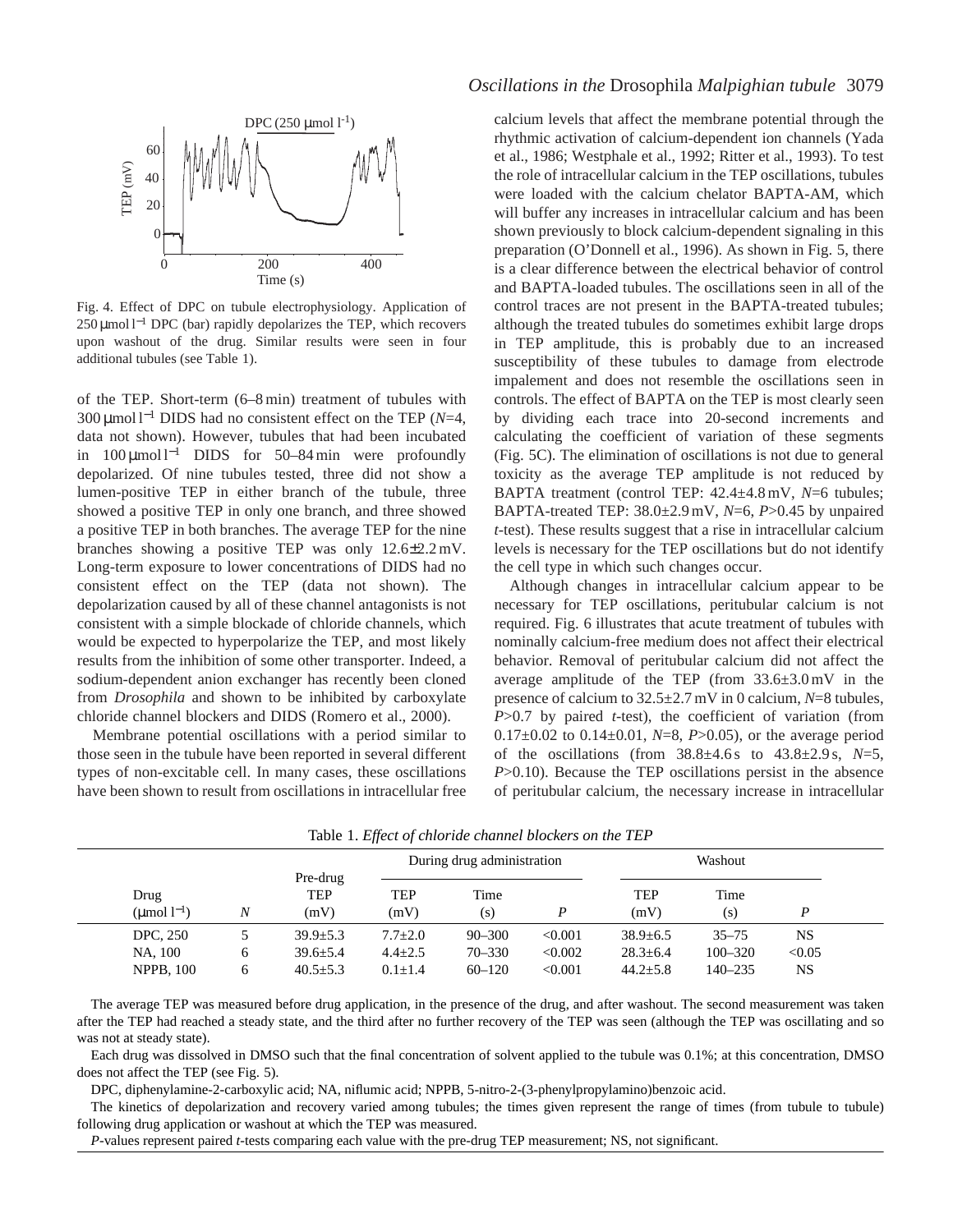



calcium must result either from a release of calcium from intracellular stores or from the entry of calcium from the tubule lumen. In most cases calcium oscillations require both intracellular calcium stores and the entry of extracellular calcium in order to refill the stores (Berridge, 1990; Fewtrell, 1993).

Intracellular calcium stores can be separated into two pharmacologically distinct types: those sensitive to inositol trisphosphate  $(\text{IP}_3)$ , and those sensitive to ryanodine (Tsien and Tsien, 1990). Release from these stores is governed by the IP3 receptor (IP3R) and the ryanodine receptor (RyR), respectively. As the *Drosophila* genome contains only single copies of genes encoding each of these release channels (Hasan and Rosbash, 1992; Yoshikawa et al., 1992; Takeshima et al., 1994; Littleton and Ganetzky, 2000), I sought to determine whether either or both of them are expressed in the tubules. As shown in Fig. 7, RT-PCR of tubule-specific mRNA amplified fragments corresponding to both the IP<sub>3</sub>R (lane 3) and the RyR (lane 7). These amplification products are unlikely to result

from contamination by genomic DNA; controls lacking reverse transcriptase did not show any product (lanes 4,8), and the primers were designed such that genomic DNA would have produced either a larger product, due to the inclusion on intronic DNA (RyR), or no product at all, due to the primer spanning an exon–intron boundary  $(IP_3R)$ . Thus both calciumrelease channels are expressed in the tubule.

Treatment of tubules with a number of pharmacological agents known to block release of calcium from intracellular stores gave inconclusive results. Two antagonists of the IP3R, Xestospongin C (Gafni et al., 1997) and 2-APB (Ascher-Landsberg et al., 1999) failed to block the oscillations specifically. Xestospongin had no effect (5–20 μmol l<sup>-1</sup>, nine tubules), while 2-APB caused an overall reduction in the TEP, possibly due to general toxicity  $(25-100 \,\mu mol l^{-1})$ , three tubules). Neither of these agents has been reported to be effective in insect cells. Two antagonists of the RyR, which have been used in insect cells (Arnon et al., 1997; Heine and Wicher, 1998), also had no consistent effect: dantrolene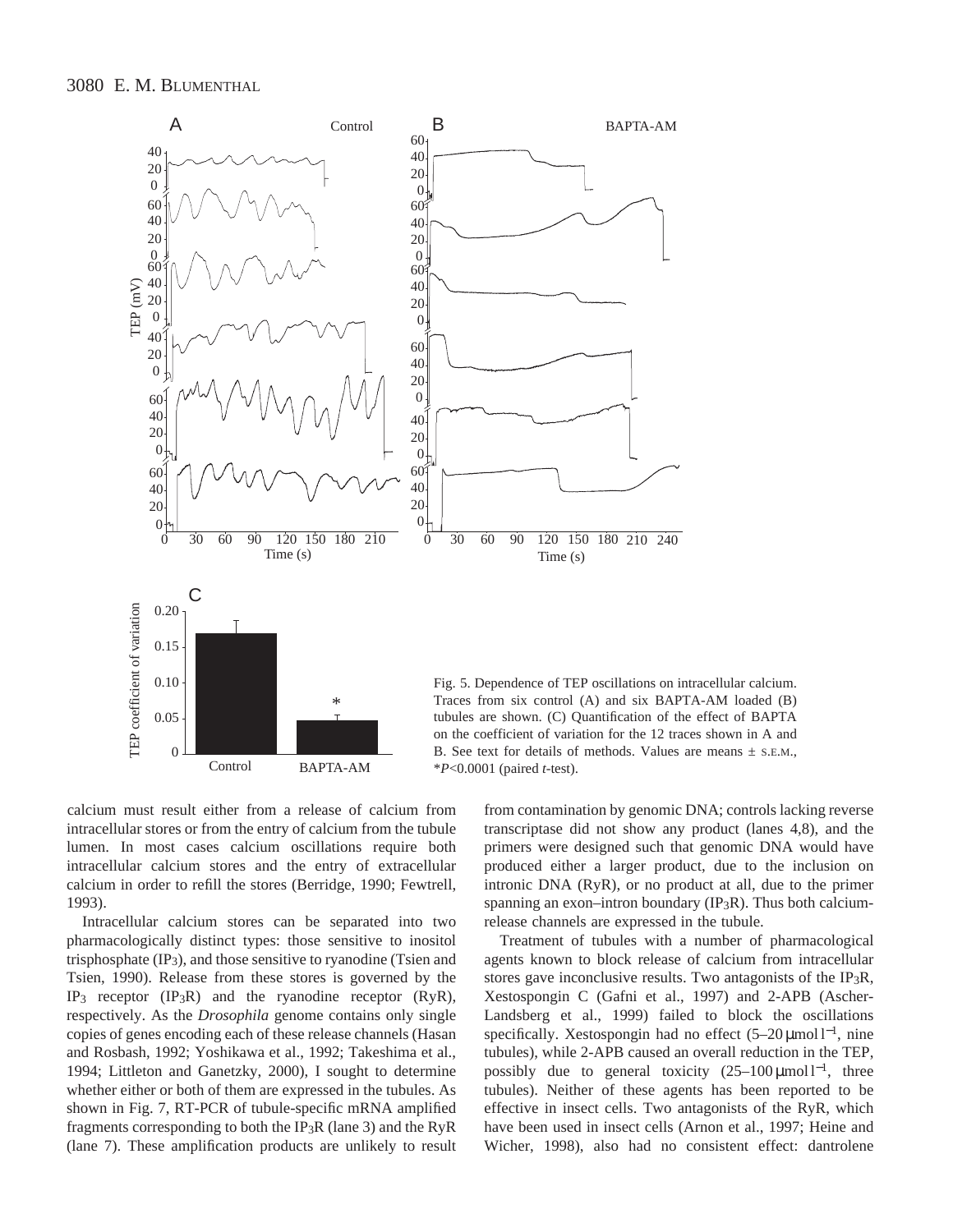

Fig. 6. Lack of dependence of TEP oscillations on peritubular calcium. In the trace shown, the tubule is bathed in a normal, calcium-containing saline. At the arrow, the bathing solution is switched to a nominally calcium-free saline. Similar results were obtained from seven other tubules.

(10  $\mu$ mol l<sup>-1</sup>, five tubules) and ryanodine (5  $\mu$ mol l<sup>-1</sup>, three tubules). Finally, TMB-8, a less specific antagonist with demonstrated effects in insects (Van Marrewijk et al., 1993; Wegener and Nassel, 2000), had no effect on TEP oscillations (100–500 µmol l<sup>-1</sup>, three tubules). The failure of these agents to block the oscillations could indicate that the intracellular calcium-release channels are not involved; however, it is also possible that the tubule's ability to transport small organic solutes prevents these drugs from accumulating in the cytoplasm at sufficient concentrations to block their targets.

The finding that a rise in intracellular calcium levels is necessary for the TEP oscillations raises the question of the cellular localization of the calcium increases. Unfortunately, traditional calcium imaging is not possible in the tubule due to the rapid excretion of the imaging dyes (Rosay et al., 1997; E. Blumenthal, unpublished results). An alternative method for measuring calcium levels in tubules cells has been developed, employing the selective expression of aequorin in different



Fig. 7. Expression of genes encoding intracellular calcium-release channels in the tubule. The gel shows the result of RT-PCR from whole-fly mRNA (lanes 2,6) and tubule-specific mRNA (lanes 3,4,7,8) using primers specific to the IP<sub>3</sub> receptor (IP<sub>3</sub>R) (lanes 2–4) and the ryanodine receptor (RyR) (lanes 6–8). In lanes 4 and 8, reverse transcriptase was omitted from the cDNA synthesis reaction to control for possible genomic DNA contamination. The PCR reactions give products of the expected sizes: 547 base pairs (bp) for RyR, compared to 678 bp from genomic DNA, due to the inclusion of two short introns (Adams et al., 2000) and 843 bp for IP3R (Sinha and Hasan, 1999). Because the 5′ IP3R primer spans an exon–intron junction, genomic DNA should not give any PCR product. Lane 1: 1 kb ladder (Stratagene, La Jolla, CA, USA); Lane 5: 100 bp ladder (Life Technologies).

classes of tubule cells (Rosay et al., 1997). The bioluminescence output from these tubules, however, is not sufficient to image individual cells with the temporal resolution necessary to observe calcium oscillations. For this study, therefore, I took advantage of the availability of agents that increase intracellular calcium levels specifically in each of the two cell types. Fig. 8 illustrates the response of a tubule to an application of the diuretic hormone leucokinin IV. As has been shown by others, leucokinin causes a rapid collapse of the TEP due to an increase in chloride conductance mediated by a specific rise in intracellular calcium levels in the stellate cells (O'Donnell et al., 1996; O'Donnell et al., 1998). Following washout of the drug, the TEP amplitude recovers quite rapidly; however, the TEP oscillations are completely suppressed for several minutes after removal of leucokinin, even after the TEP amplitude has completely recovered. A lower concentration of leucokinin  $(1 \mu \text{mol})^{-1}$  causes a more transient suppression of the oscillations (data not shown). Thus an increase in stellate cell calcium levels causes a relatively long-lasting disruption of the TEP oscillations.

In contrast to leucokinin, a second diuretic hormone, CAP2b, has no effect on the TEP oscillations. Application of CAP<sub>2b</sub> has been shown to stimulate the activity of the apical proton pump in the principal cells by activating the NO/cGMP



Fig. 8. Effect of leucokinin on TEP oscillations. (A) Addition of leucokinin IV (10 μmol l<sup>-1</sup>) rapidly depolarizes the TEP. After drug washout, the TEP recovers amplitude while the oscillations remain inhibited. (B) Average results from six tubules show long-lasting inhibition of oscillations after leucokinin washout. Values are means ± S.E.M., \**P*<0.01 (paired *t*-test). Inhibition of oscillations was measured beginning 60 s after washout following an application of 10 µmol l−<sup>1</sup> leucokinin lasting 25–140 s.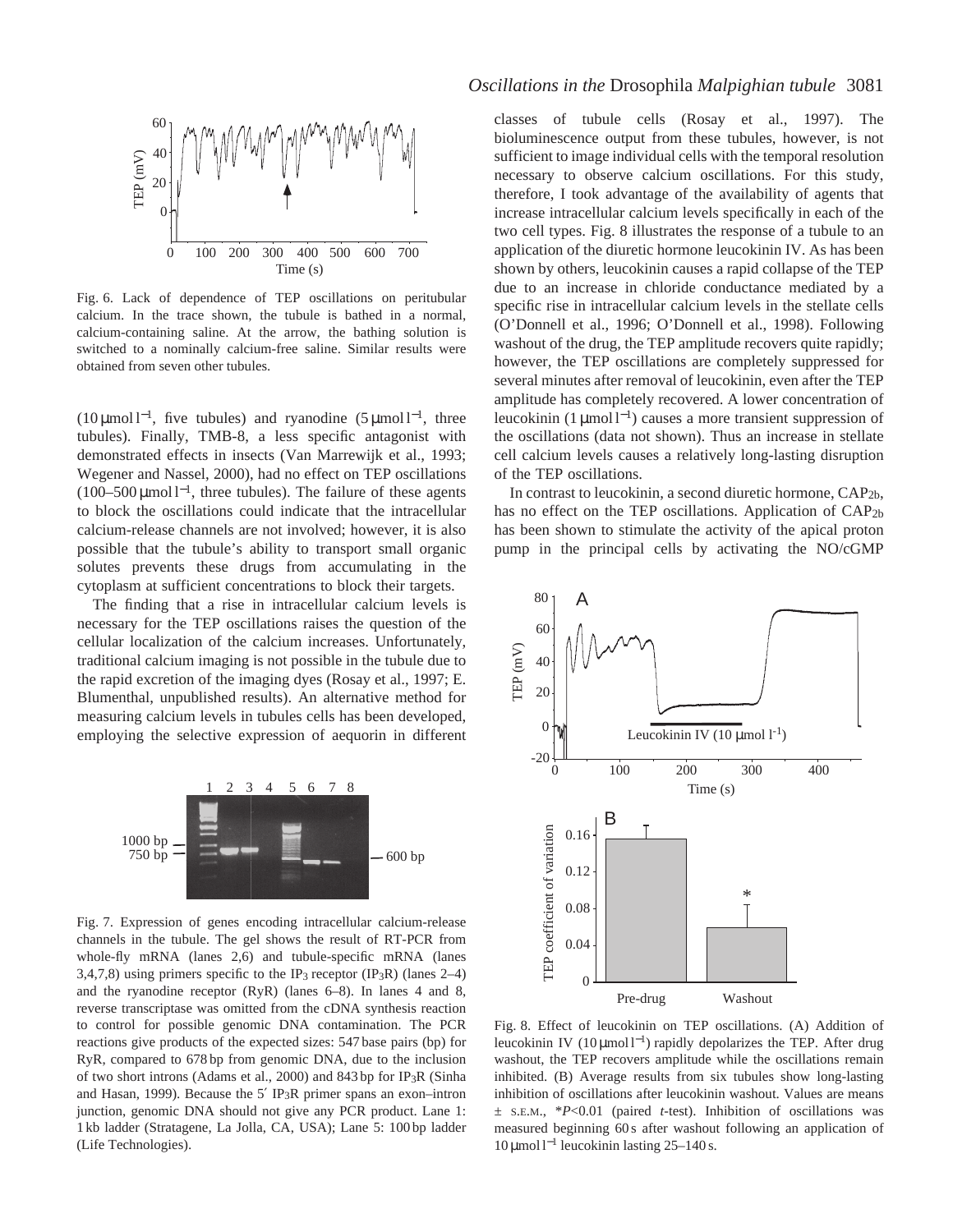signaling pathway Dow et al., 1994a; Davies et al., 1995; Davies et al., 1997). At the concentration used in this study, CAP2b has been reported to cause a rapid increase in intracellular calcium levels in the principal cells while having no effect on calcium levels in the stellate cells (Rosay et al., 1997). As shown in Fig. 9, the TEP oscillations are not altered either upon initial exposure to CAP2b, at which time calcium levels should be increased in the principal cells, or after several minutes of hormone treatment, when the amplitude of the TEP has increased due to stimulation of the proton pump. Taken together, therefore, my data strongly suggest that intracellular calcium levels in the stellate cells play a central role in controlling the TEP oscillations.

### **Discussion**

The TEP of the *Drosophila* Malpighian tubule oscillates, and these oscillations appear to result from rhythmic changes in the chloride conductance across the tubule. In this way, the *Drosophila* tubule behaves very similarly to the *Aedes* tubule. Using measurements of transepithelial resistance in the latter system, Beyenbach and coworkers concluded that the oscillating chloride conductance was located outside of the



Fig. 9. CAP2b does not alter the oscillations. (A) Trace from a tubule exposed to 100 nmol l−<sup>1</sup> CAP2b starting at the arrow. Note the lack of any immediate effect of the drug on the TEP. Similar results were seen in five additional tubules. (B) Graph showing no effect of CAP2b on TEP variability. The TEP coefficient of variation was measured before drug application and during exposure to 100 nmol l−<sup>1</sup> CAP2b lasting 5.5–11 min. Values are means ± S.E.M., *N*=6 tubules, *P*>0.14 (paired *t*-test).

principal cells (Beyenbach et al., 2000), leaving either a paracellular pathway or a transcellular pathway through the stellate cells as the possible routes of chloride flux. The small size of the *Drosophila* tubule makes such resistance measurements unfeasible; however given the similarity in the oscillations between the two systems and the published evidence against chloride transport through the principal cells in *Drosophila* (O'Donnell et al., 1996), it seems likely that the oscillations described in this paper also result from a chloride conductance pathway that resides outside of the principal cells.

As mentioned in the Introduction, the location of the chloride-selective shunt pathway, transcellular *versus* paracellular, is a matter of some controversy. Evidence for a transcellular route in *Drosophila* includes vibrating probe measurements of current 'hot spots' above stellate cells, the identification of small patches of chloride channels in the luminal membrane of the tubule, and the extremely rapid increase in chloride conductance in response to leucokinin (O'Donnell et al., 1996; O'Donnell et al., 1998). The argument that *all* chloride flux in *Drosophila* is transcellular is based on the abolition of urine secretion by several different chloride channel blockers (O'Donnell et al., 1998). However, the electrophysiological data presented in this paper clearly indicate that, at the concentrations used in the previous study, these blockers cause a depolarization of the TEP, an action that is inconsistent with chloride channel blockade but that could account for the inhibition of urine secretion. It therefore remains possible that at least some of the chloride flux in the *Drosophila* tubule is paracellular.

Previous work in the leucokinin-stimulated *Drosophila* tubule has shown a link between intracellular calcium levels in the stellate cells and peritubular chloride conductance (O'Donnell et al., 1996; O'Donnell et al., 1998). Given this work and my demonstration that the fluctuations in chloride permeability underlying the TEP oscillations require an increase in intracellular calcium levels, the stellate cells would appear to be likely candidates for the site of such a calcium increase. The suppression of oscillations by leucokinin shown in this paper provides further evidence for the role of the stellate cells. If one assumes that the TEP oscillations result from oscillations in stellate cell calcium levels, the aforementioned suppression can be explained by a long-lasting desensitization of calcium release following the large leucokinin-induced increase in stellate cell calcium. Such a calcium-dependent desensitization has been reported in mammalian cells (Oancea and Meyer, 1996). Furthermore, the lack of any effect of CAP<sub>2b</sub> on the oscillations shows that calcium levels in the principal cells do not acutely affect the TEP. The data presented here are most consistent with a central role for the stellate cells in the control of the TEP oscillations. This paper extends the link between stellate cells and chloride permeability, previously shown in leucokinin-treated tubules, to unstimulated tubules. Importantly, I do not claim to have demonstrated that the oscillations are the result of chloride passing through the stellate cells, only that they are regulated by the stellate cells.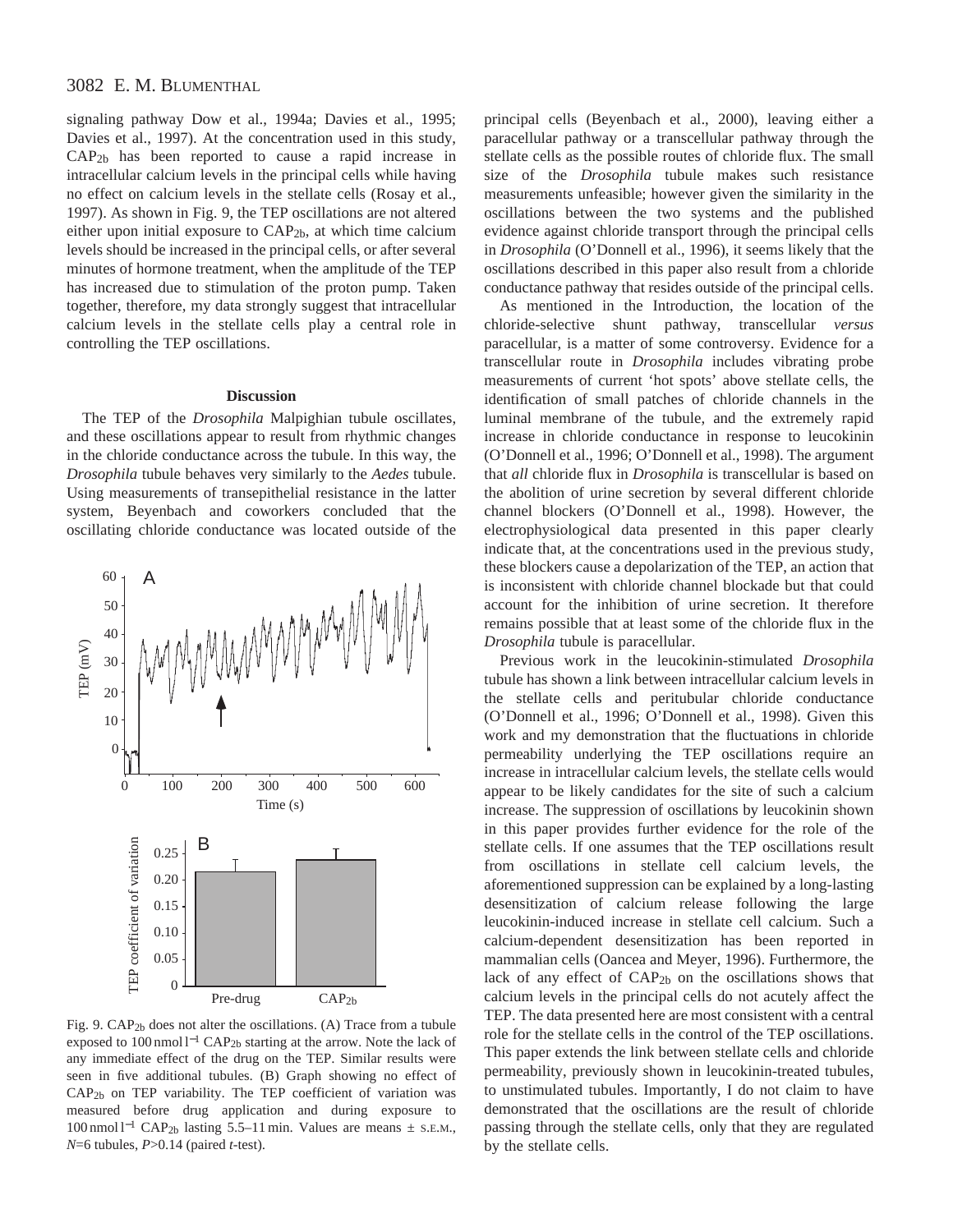Many questions remain unanswered regarding tubular chloride transport, most notably the relative contributions of transcellular and paracellular pathways, which, given the paucity of specific pharmacological tools, could prove difficult to determine. In addition, the description of oscillations in chloride transport in the tubules of multiple insect species begs the question of why such oscillations exist in the first place. It is possible that they could provide a mechanism for the regulation of urine secretion by some unknown environmental factor. Perhaps the molecular and genetic approaches available in *Drosophila* will prove fruitful in answering these questions.

I wish to thank Catharine Cowan for excellent technical support, Drs Marty Straume for assistance with data analysis, Nathan Tublitz for his generous gift of CAP2b, Mike O'Donnell for technical advice, Jay Hirsh and the members of his laboratory for *Drosophila* stocks, equipment, and expertise, Gene Block for support and comments on the manuscript, and an anonymous reviewer for many helpful comments. Support for this work was provided by the University of Virginia.

#### **References**

- **Adams, M. D., Celniker, S. E., Holt, R. A., Evans, C. A., Gocayne, J. D., Amanatides, P. G., Scherer, S. E., Li, P. W., Hoskins, R. A., Galle, R. F., et al. (**2000). The genome sequence of *Drosophila melanogaster*. *Science* **287**, 2185–2195.
- **Arnon, A., Cook, B., Gillo, B., Montell, C., Selinger, Z. and Minke, B.** (1997). Calmodulin regulation of light adaptation and store-operated dark current in *Drosophila* photoreceptors. *Proc. Natl. Acad. Sci. USA* **94**, 5894–5899.
- **Ascher-Landsberg, J., Saunders, T., Elovitz, M. and Phillippe, M.** (1999). The effects of 2-aminoethoxydiphenyl borate, a novel inositol 1,4,5 trisphosphate receptor modulator on myometrial contractions. *Biochem. Biophys. Res. Comm.* **264**, 979–982.
- **Ashburner, M. and Roote, J.** (2000). Laboratory culture of *Drosophila*. In *Drosophila Protocols* (ed. W. Sullivan, M. Ashburner and R. S. Hawley), pp. 585–599. Cold Spring Harbor: CSHL Press.
- **Berridge, M. J.** (1990). Calcium oscillations. *J. Biol. Chem.* **265**, 9583–9586.
- **Beyenbach, K. W.** (1995). Mechanism and regulation of electrolyte transport in Malpighian tubules. *J. Insect Physiol.* **41**, 197–207.
- **Beyenbach, K. W., Aneshansley, D. J., Pannabecker, T. L., Masia, R., Gray, D. and Yu, M. J.** (2000). Oscillations of voltage and resistance in Malpighian tubules of *Aedes aegypti*. *J. Insect Physiol.* **46**, 321–333.
- **Davies, S. A., Huesmann, G. R., Maddrell, S. H., O'Donnell, M. J., Skaer, N. J., Dow, J. A. and Tublitz, N. J.** (1995). CAP2b, a cardioacceleratory peptide, is present in *Drosophila* and stimulates tubule fluid secretion via cGMP. *Am. J. Physiol.* **269** (*Reg. Int. Comp. Physiol.* **38**), R1321–R1326.
- **Davies, S. A., Stewart, E. J., Huesmann, G. R., Skaer, N. J., Maddrell, S. H., Tublitz, N. J. and Dow, J. A.** (1997). Neuropeptide stimulation of the nitric oxide signaling pathway in *Drosophila melanogaster* Malpighian tubules. *Am. J. Physiol.* **273** (*Reg. Int. Comp. Physiol.* **42**), R823–R827.
- **Dow, J. A., Maddrell, S. H., Davies, S. A., Skaer, N. J. and Kaiser, K.** (1994a). A novel role for the nitric oxide-cGMP signaling pathway: the control of epithelial function in *Drosophila*. *Am. J. Physiol.* **266** (*Reg. Int. Comp. Physiol.* **35**), R1716–R1719.
- **Dow, J. A., Maddrell, S. H., Gortz, A., Skaer, N. J., Brogan, S. and Kaiser, K.** (1994b). The Malpighian tubules of *Drosophila melanogaster*: a novel phenotype for studies of fluid secretion and its control. *J. Exp. Biol.* **197**, 421–428.
- **Dow, J. A. T., Davies, S. A. and Sözen, M. A.** (1998). Fluid secretion by the *Drosophila* Malpighian tubule. *Amer. Zool.* **38**, 450–460.
- Fewtrell, C. (1993). Ca<sup>2+</sup> oscillations in non-excitable cells. Annu. Rev. *Physiol.* **55**, 427–454.
- **Gafni, J., Munsch, J. A., Lam, T. H., Catlin, M. C., Costa, L. G., Molinski, T. F. and Pessah, I. N.** (1997). Xestospongins: potent membrane permeable blockers of the inositol 1,4,5-trisphosphate receptor. *Neuron* **19**, 723–733.
- **Hasan, G. and Rosbash, M.** (1992). *Drosophila* homologs of two mammalian intracellular Ca2+-release channels: identification and expression patterns of the inositol 1,4,5-triphosphate and the ryanodine receptor genes. *Development* **116**, 967–975.
- **Heine, M. and Wicher, D.** (1998).  $Ca^{2+}$  resting current and  $Ca^{2+}$ -induced  $Ca^{2+}$ release in insect neurosecretory neurons. *Neuroreport* **9**, 3309–3314.
- Linton, S. M. and O'Donnell, M. J. (1999). Contributions of K<sup>+</sup>: Cl<sup>−</sup> cotransport and Na+/K+-ATPase to basolateral ion transport in Malpighian tubules of *Drosophila melanogaster*. *J. Exp. Biol.* **202**, 1561–1570.
- Littleton, J. T. and Ganetzky, B. (2000). Ion channels and synaptic organization: analysis of the *Drosophila* genome. *Neuron* **26**, 35–43.
- **Masia, R., Aneshansley, D., Nagel, W., Nachman, R. J. and Beyenbach, K. W.** (2000). Voltage clamping single cells in intact malpighian tubules of mosquitoes. *Am. J. Physiol. Renal Physiol.* **279**, F747-f754.
- **Morgan, P. J. and Mordue, W.** (1981). Stimulated fluid secretion is sodium dependent in the Malpighian tubules of *Locusta migratoria*. *J. Insect Physiol.* **27**, 271–279.
- **Nicolson, S. W.** (1993). The ionic basis of fluid secretion in insect Malpighian tubules: advances in the last ten years. *J. Insect Physiol.* **39**, 451–458.
- **O'Connor, K. R. and Beyenbach, K. W.** (2001). Chloride channels in apical membrane patches of stellate cells of Malpighian tubules of *Aedes aegypti*. *J. Exp. Biol.* **204**, 367–378.
- **O'Donnell, M. J., Dow, J. A., Huesmann, G. R., Tublitz, N. J. and Maddrell, S. H.** (1996). Separate control of anion and cation transport in Malpighian tubules of *Drosophila melanogaster*. *J. Exp. Biol.* **199**, 1163–1175.
- **O'Donnell, M. J. and Maddrell, S. H.** (1995). Fluid reabsorption and ion transport by the lower Malpighian tubules of adult female *Drosophila*. *J. Exp. Biol.* **198**, 1647–1653.
- **O'Donnell, M. J., Rheault, M. R., Davies, S. A., Rosay, P., Harvey, B. J., Maddrell, S. H. P., Kaiser, K. and Dow, J. A. T.** (1998). Hormonally controlled chloride movement across *Drosophila* tubules is via ion channels in stellate cells. *Am. J. Physiol.* **274** (*Reg. Int. Comp. Physiol.* **43**), R1039–R1049.
- **Oancea, E. and Meyer, T.** (1996). Reversible desensitization of inositol trisphosphate-induced calcium release provides a mechanism for repetitive calcium spikes. *J. Biol. Chem.* **271**, 17253–17260.
- **Pannabecker, T. L., Aneshansley, D. J. and Beyenbach, K. W.** (1992). Unique electrophysiological effects of dinitrophenol in Malpighian tubules. *Am. J. Physiol.* **263** (*Reg. Int. Comp. Physiol.* **32**), R609–R614.
- Pannabecker, T. L., Hayes, T. K. and Beyenbach, K. W. (1993). Regulation of epithelial shunt conductance by the peptide leucokinin. *J. Memb. Biol.* **132**, 63–76.
- **Phillips, J.** (1981). Comparative physiology of insect renal function. *Am. J. Physiol* **241** (*Reg. Int. Comp. Physiol.* **10**), R241–R257.
- **Pilcher, D. E. M.** (1970). The influence of the diuretic hormone on the process of urine secretion by the Malpighian tubules of *Carausius morosus*. *J. Exp. Biol.* **53**, 465–484.
- **Ritter, M., Woll, E., Waldegger, S., Haussinger, D., Lang, H. J., Scholz, W., Scholkens, B. and Lang, F.** (1993). Cell shrinkage stimulates bradykinin-induced cell membrane potential oscillations in NIH 3T3 fibroblasts expressing the ras-oncogene. *Pflugers Arch.* **423**, 221–224.
- **Romero, M. F., Henry, D., Nelson, S., Harte, P. J., Dillon, A. K. and** Sciortino, C. M. (2000). Cloning and characterization of a Na<sup>+</sup>-driven anion exchanger (NDAE1). *J. Biol. Chem.* **275**, 24552–24559.
- **Rosay, P., Davies, S. A., Yu, Y., Sözen, M. A., Kaiser, K. and Dow, J. A.** (1997). Cell-type specific calcium signalling in a *Drosophila* epithelium. *J. Cell Sci.* **110**, 1683–1692.
- **Sinha, M. and Hasan, G.** (1999). Sequencing and exon mapping of the *inositol 1,4,5-trisphosphate receptor* cDNA from *Drosophila* embryos suggests the presence of differentially regulated forms of RNA and protein. *Gene* **233**, 271–276.
- **Sözen, M. A., Armstrong, J. D., Yang, M., Kaiser, K. and Dow, J. A.** (1997). Functional domains are specified to single-cell resolution in a *Drosophila* epithelium. *Proc. Natl. Acad. Sci. USA* **94**, 5207–5212.
- **Straume, M., Frasier-Cadoret, S. and Johnson, M.** (1991). Least squares analysis of fluorescence data. In *Topics in Fluorescence Spectroscopy* (ed. J. Lakowicz), pp. 177–240. New York: Plenum.
- **Takeshima, H., Nishi, M., Iwabe, N., Miyata, T., Hosoya, T., Masai, I. and Hotta, Y.** (1994). Isolation and characterization of a gene for a ryanodine receptor/calcium release channel in *Drosophila melanogaster*. *FEBS Lett.* **337**, 81–87.